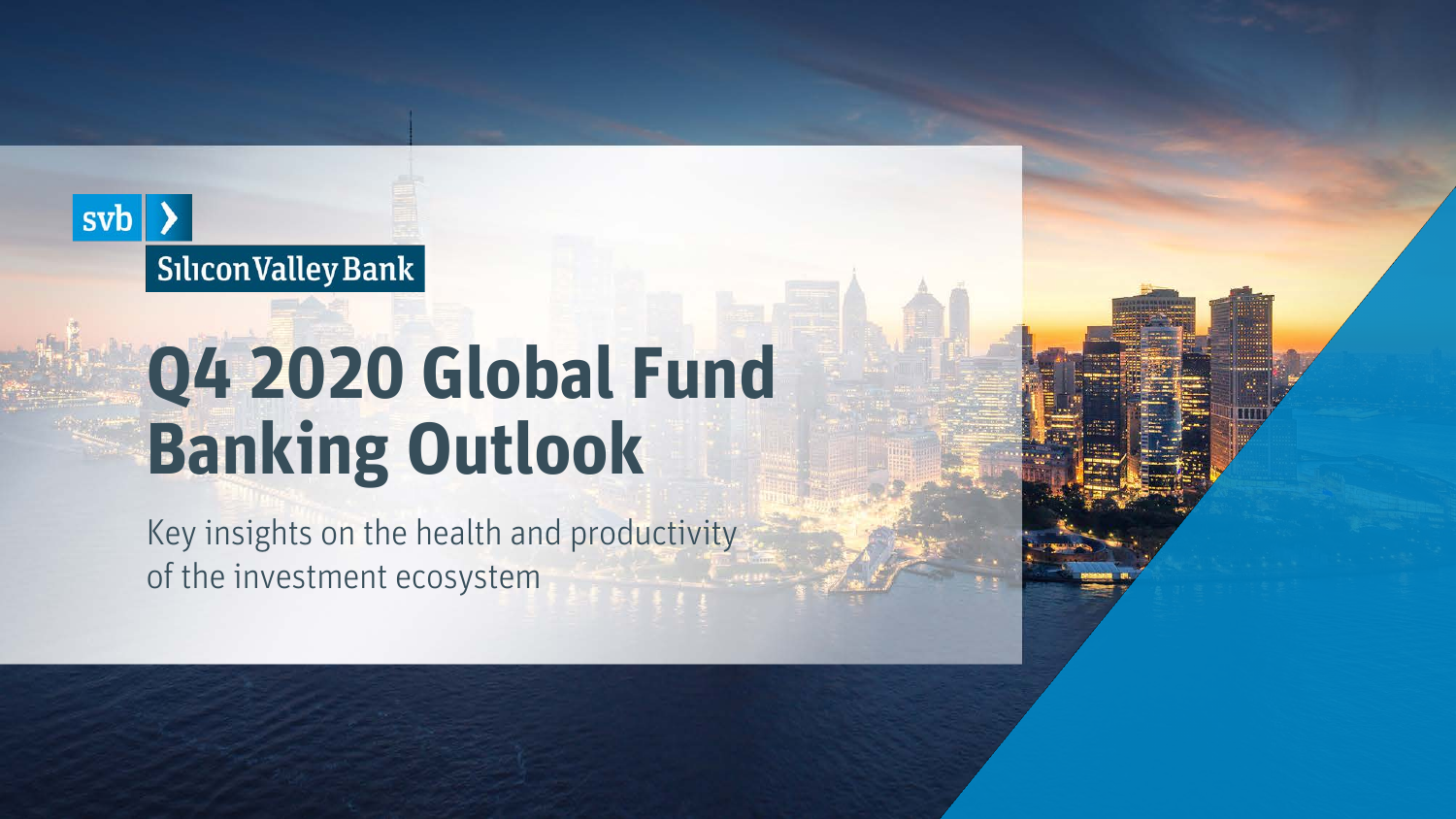### **Introduction**

Silicon Valley Bank's Global Fund Banking team is pleased to share the results of our quarterly investor survey. The following data represent the views of **our robust client base** across sectors and strategies within **the investor ecosystem**.

We're grateful to the many clients who contributed to this report, and we hope the content **helps inform your decision-making** going forward.

#### **Jesse Hurley**

Head of Global Fund Banking Silicon Valley Bank



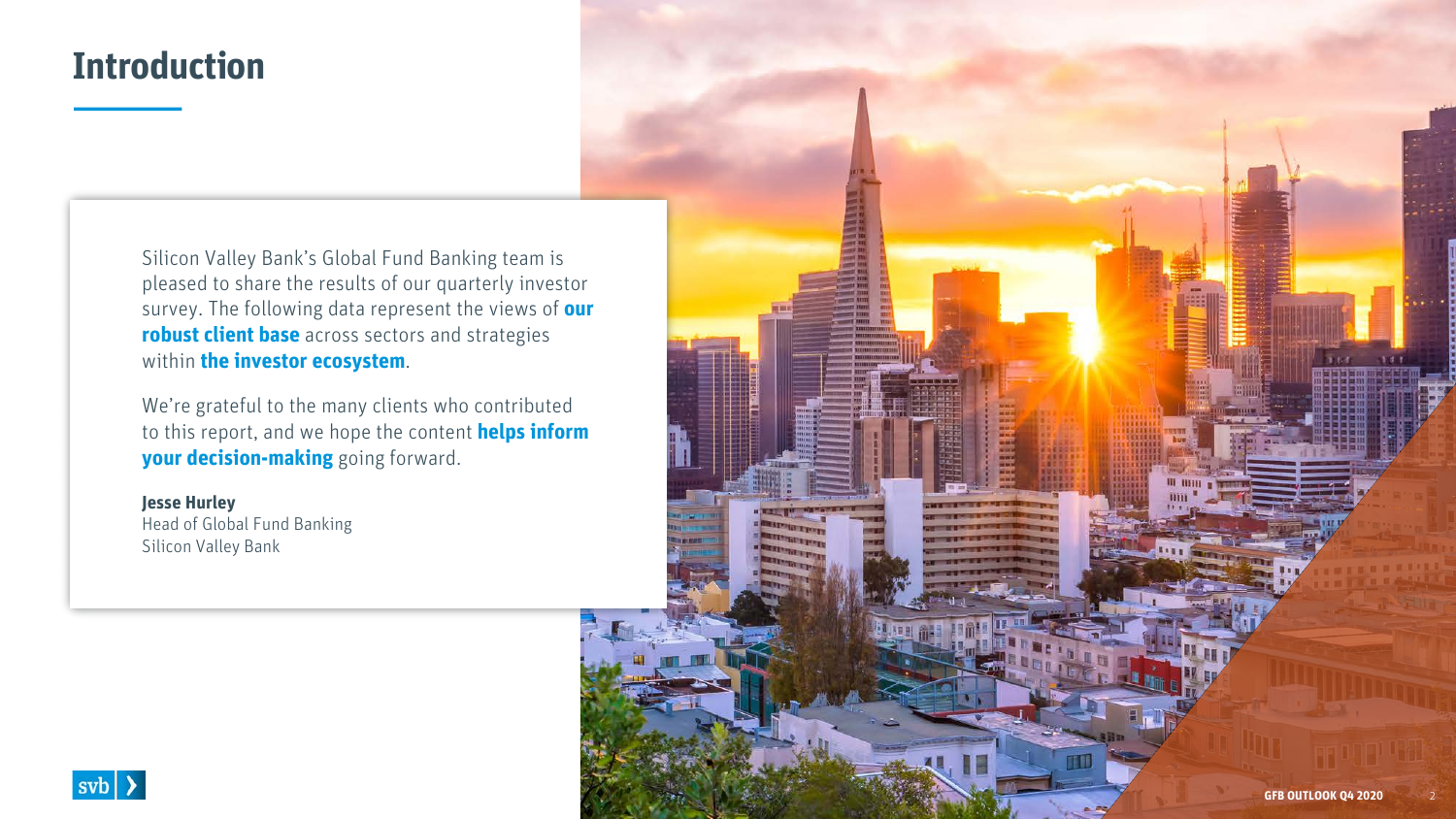### **Survey Respondents**

As survey responses grow, we will add additional breakouts by firm type and size.





Notes: 1. Includes Growth, Fund of Funds, Real Estate, Secondary, Other. 149 clients responded to the Q4 survey.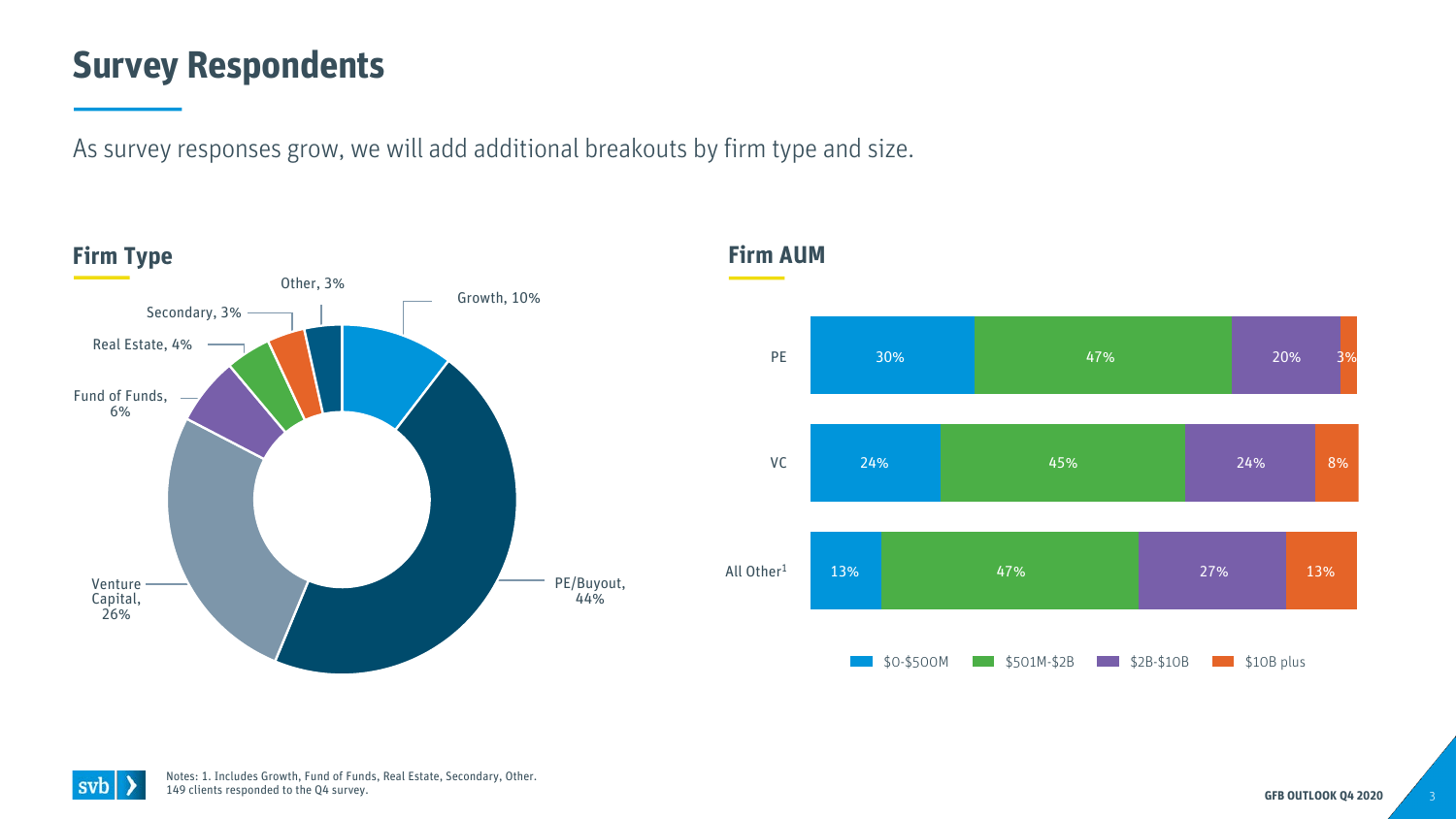### **Fundraising Outlook Remains Positive**

The fourth quarter proved tumultuous in terms of world events, including a second spike in COVID-19 cases and the contentious U.S. presidential election. Despite the uncertainty, **fundraising plans are steady or on the rise** across all investor types.

VCs saw **record capital-raising activity** in Q4.<sup>2</sup> The VCs we surveyed outpace PE firms in their expectations for the first half of 2021. Interestingly, other types of investors – including growth, fund of funds, real estate and secondary investors – have the brightest outlook.

### **Fundraising Expectations for the Next Six Months**



#### **Firms Raising Capital in the First Half of 2021**

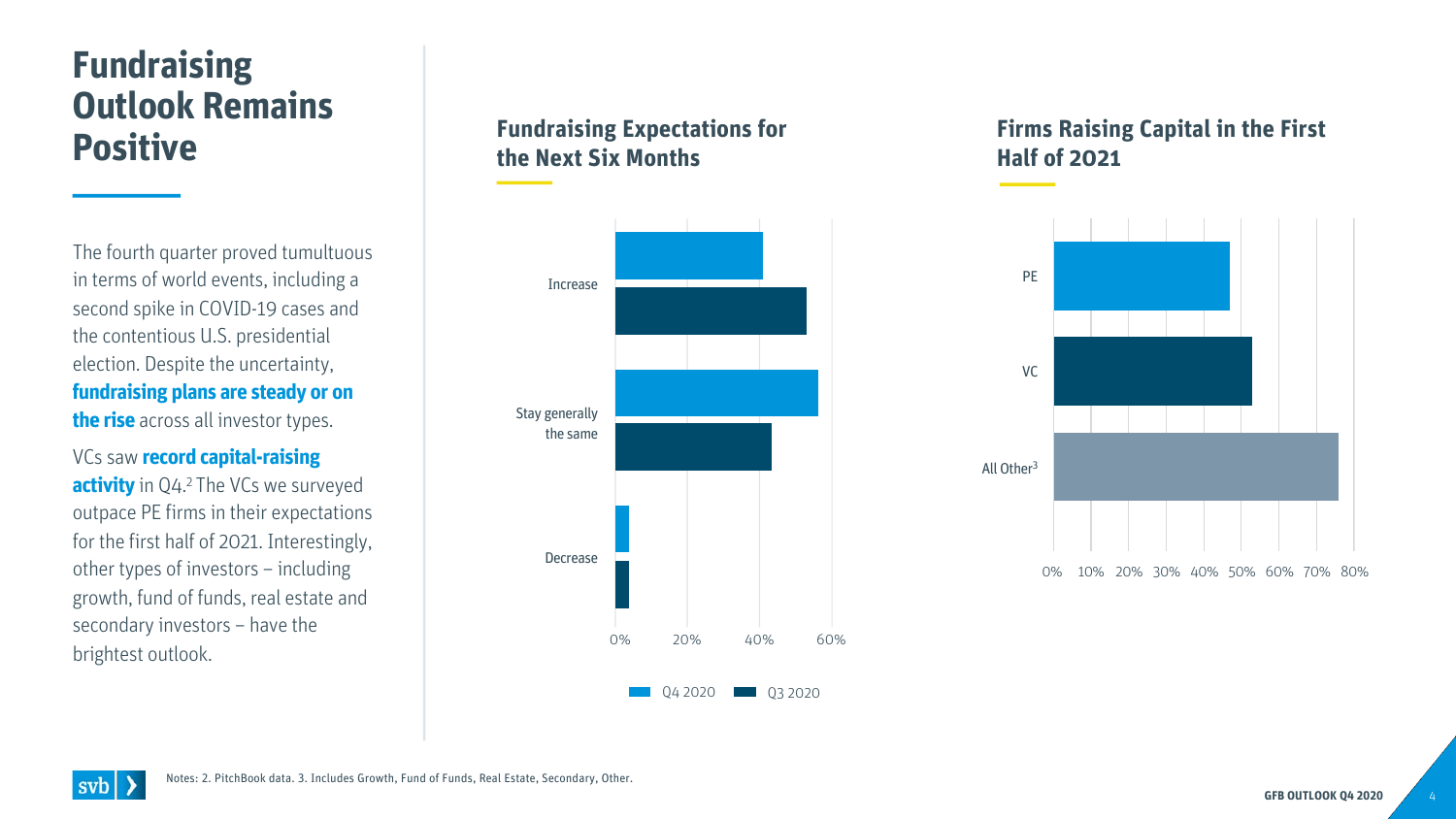### **Investors Navigate Uncertainty**

As with fundraising, when it comes to generating liquidity, **investors' expectations remain positive.** 

The pace of capital deployment, however, is expected to slow down across all firm types.

Limited partners (LPs) continue to pursue a range of interests, including **a greater focus on environmental, social and governance (ESG)** 

**concerns** compared to Q3. Response to a new option for this question shows that **portfolio performance amid geopolitical uncertainty is a notable concern** for LPs.

### **Liquidity Expectations for the Next Six Months**



### **Areas of Focus for LPs**



#### **Percentage of Firm's Capital to be Deployed in the Next Six Months**



- Strategy and thesis discipline
- **Portfolio valuations**
- Capital deployment
- Environmental, social and governance considerations
- Other
- Global, geopolitical and economic dynamics (this response is new to the Q4 survey)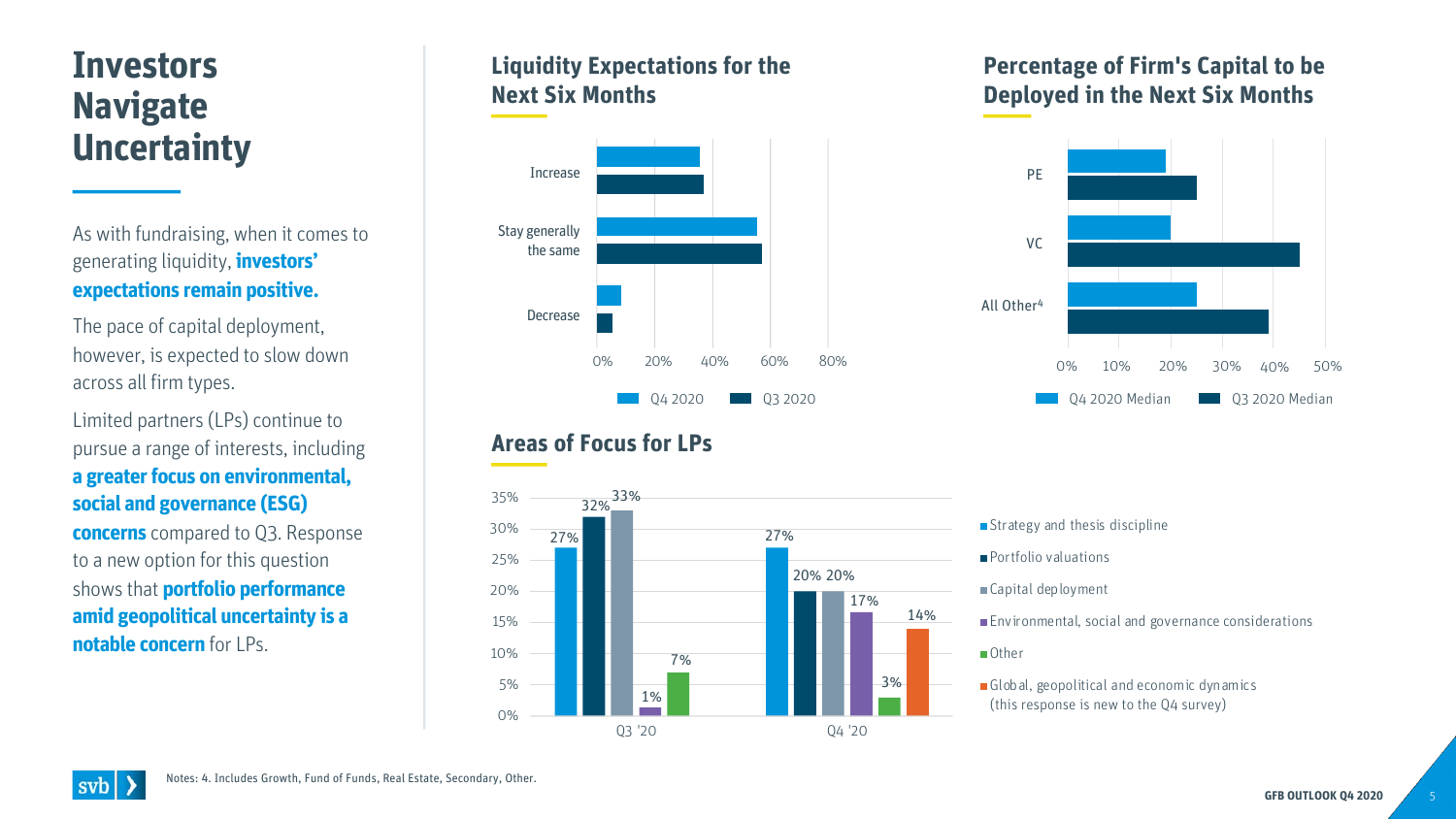# **SPACs Gain a Foothold**

While special-purpose acquisition company (SPACs) proliferated in 2020, **most investors are still realizing exits through more traditional IPO and M&A options**. In fact, 80%-90% of all firm types are not seriously considering SPACs.

The one outlier: **substantially more VCs see SPACs as a viable exit option**.

#### **Paths to Liquidity for 2021 Exits**



#### **SPACs as a Viable Exit Option**



#### **Involvement with SPACs**



Has not seriously discussed SPACs

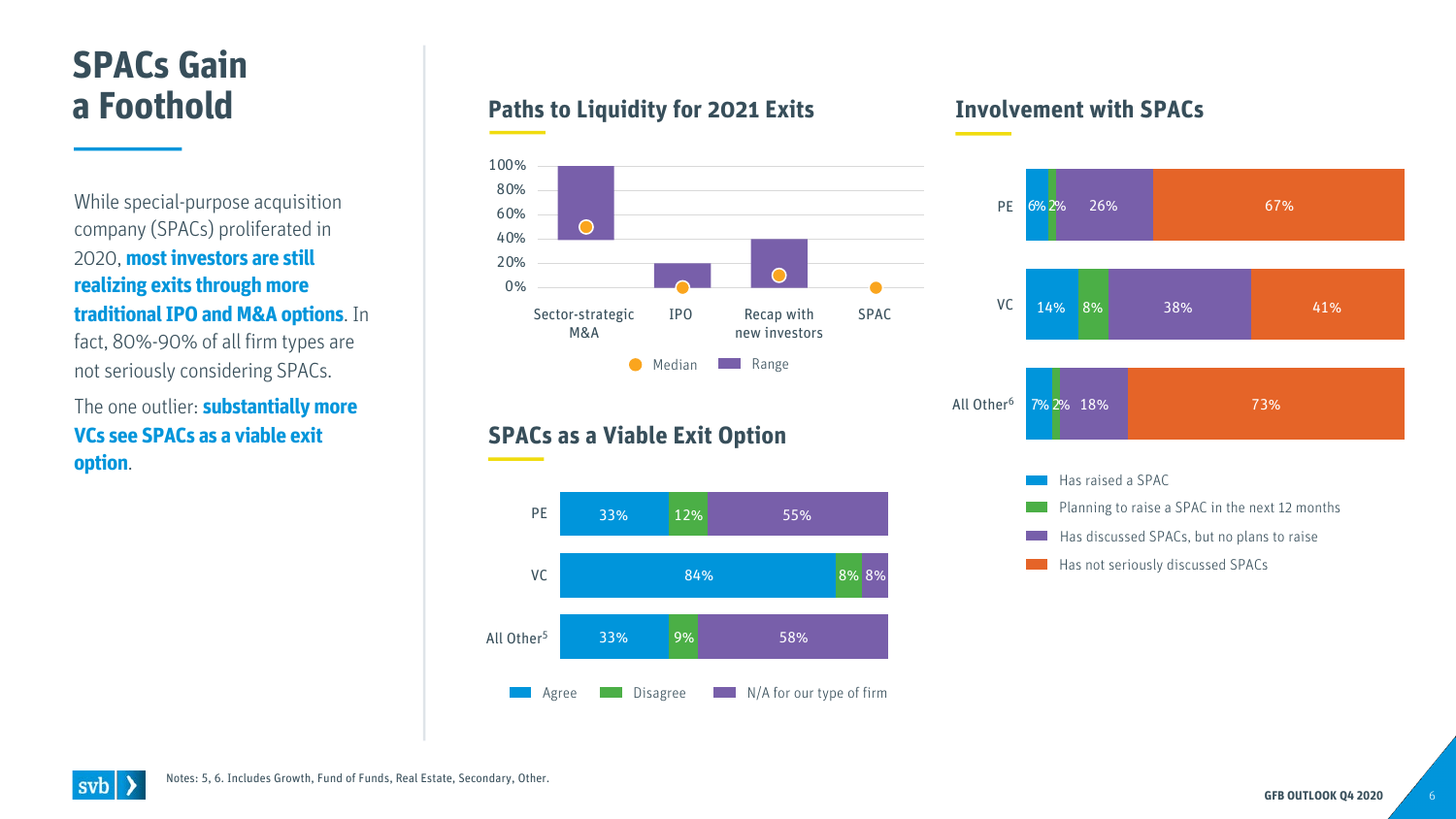### **Momentum Heading into 2021**

The views of our survey respondents correspond with a broader overview of the investor ecosystem.

#### As this excerpt from SVB's **Q1 State of the Markets** report demonstrates,**the global fundraising environment performed well**

**in 2020**, despite the disruptions of COVID and political uncertainty. Funds aimed to raise 7% more capital than they did in 2019, and 54% of funds with a vintage year in 2020 had at least a first close.

In a strong sign of resilience, **more funds entered the market in 2020**, and the new entrants achieved their targets at levels comparable to 2019, despite having to pivot to almost entirely remote operations.

**We see a lot of positive momentum heading into 2021**, which, thanks to heroic efforts including the fastest-ever development of new vaccines, is looking like a much better year than 2020.

**SVD** 

#### **Total Global Target Value of Funds Actively Raising**

#### **2020 Vintage Funds by Close Status7**



#### **The Big Picture: 2019 vs. 2020 Results**



Notes: 7. Funds with vintage/inception year of 2020; first close: funds with at least a first close. Source: Silicon Valley Bank State of the Markets, Q1 2021, drawn from Preqin and SVB analysis.